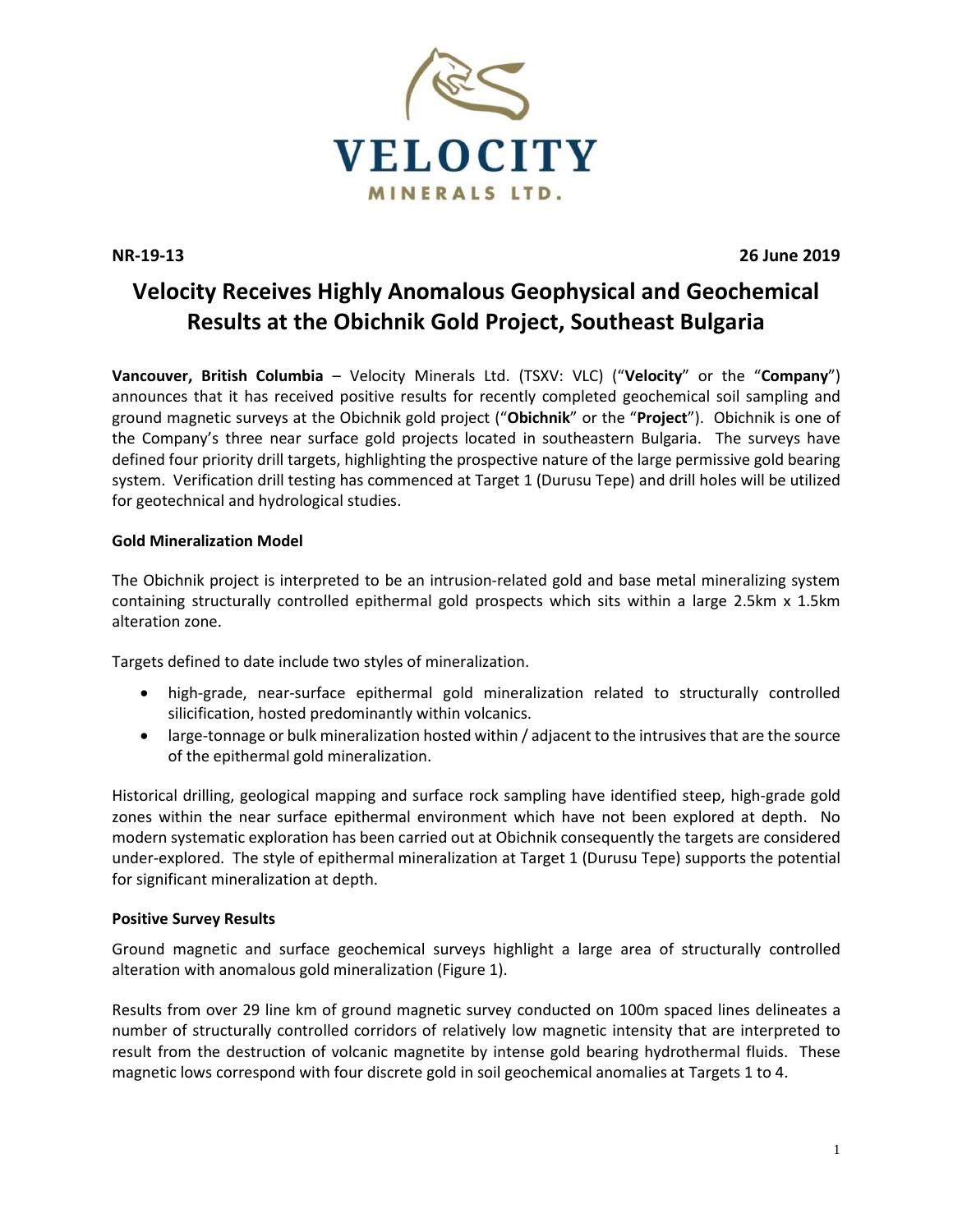

*Figure 1: Gridded Total Magnetic Anomaly Map "TMA" (Reduced to Pole "RTP") with gold-in-soil anomaly contours.*



*Figure 2: Gridded ME Gold in Soil Map with molybdenum-in-soil anomaly contours.*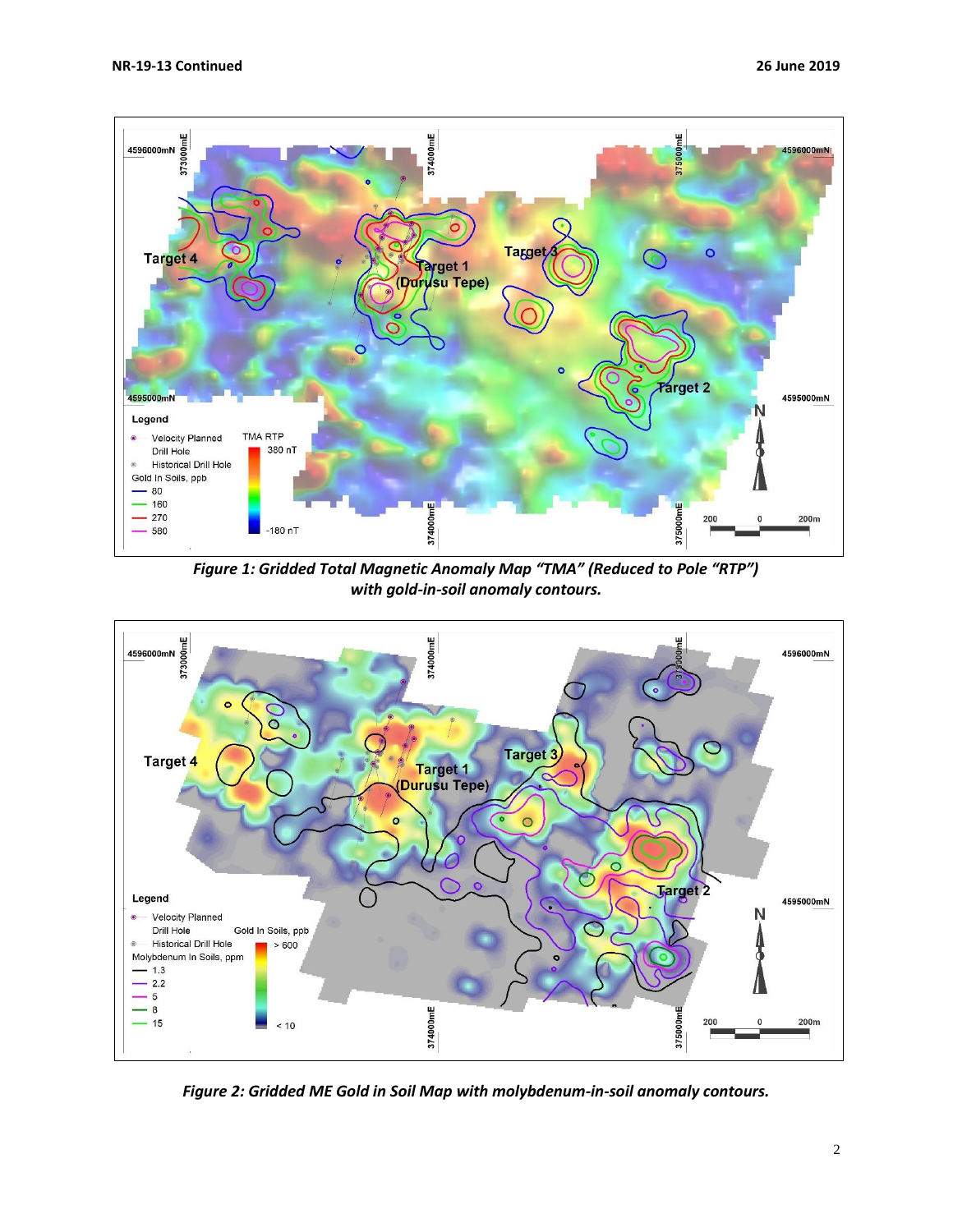Multi-element soil samples were taken on the same 100m spaced lines at a sample spacing of 50m. The gold in soil anomalies are supported by a broad sweep of base metal and pathfinder element associated anomalism that is supportive of mineralization within an intrusive centered model.

Figure 2 shows the association of gold in soils with molybdenum. The association is of particular note in that molybdenum is often associated with a focal magmatic event and due to its relative immobility in the weathering environment is an accurate locator of magmatic centers.

The large gold anomaly at Target 1 (Durusu Tepe) is situated over previously drilled gold mineralization and will be drill tested as part of an initial drill program. The correlation of gold, molybdenum and magnetic low anomalies at Targets 2 & 3 warrants near-term drilling and these will be tested after the first pass drilling at Durusu Tepe.

The gold anomaly at Target 4 represents a priority target due the extent and tenor of the coherent multipoint anomaly (with peak gold in soil results above 500ppb) and known gold at surface of up to 7.73g/t from Velocity's grab rock chip sampling program. The gold anomaly remains open to the west and further soil sampling will be required for efficient drill targeting.

# *About the Obichnik Gold Project*

Velocity has an option to earn a 70% interest in Obichnik from its Bulgarian partner, Gorubso Kardzhali A.D. ("**Gorubso**"). Obichnik; one of the Velocity's three near surface gold projects, is located approximately 29 km by road from partner Gorubso's CIL processing plant (Figure 3)



*Figure 3: Location of Velocity's Rozino JV and the Obichnik and Makedontsi projects.*

Velocity's strategy is to develop a low cost centralized "Hub 'n' Spoke" operation whereby multiple individual business units within this emerging gold district, such as the advanced Rozino project, produce gold concentrates for trucking to the existing CIL plant for on-site production of saleable dore.

The generative exploration at Obichnik fits well into this strategy and is part of a strong 'pipeline' of opportunities that include Velocity's more advanced Rozino Project that is currently undergoing Pre-Feasibility Study (PFS).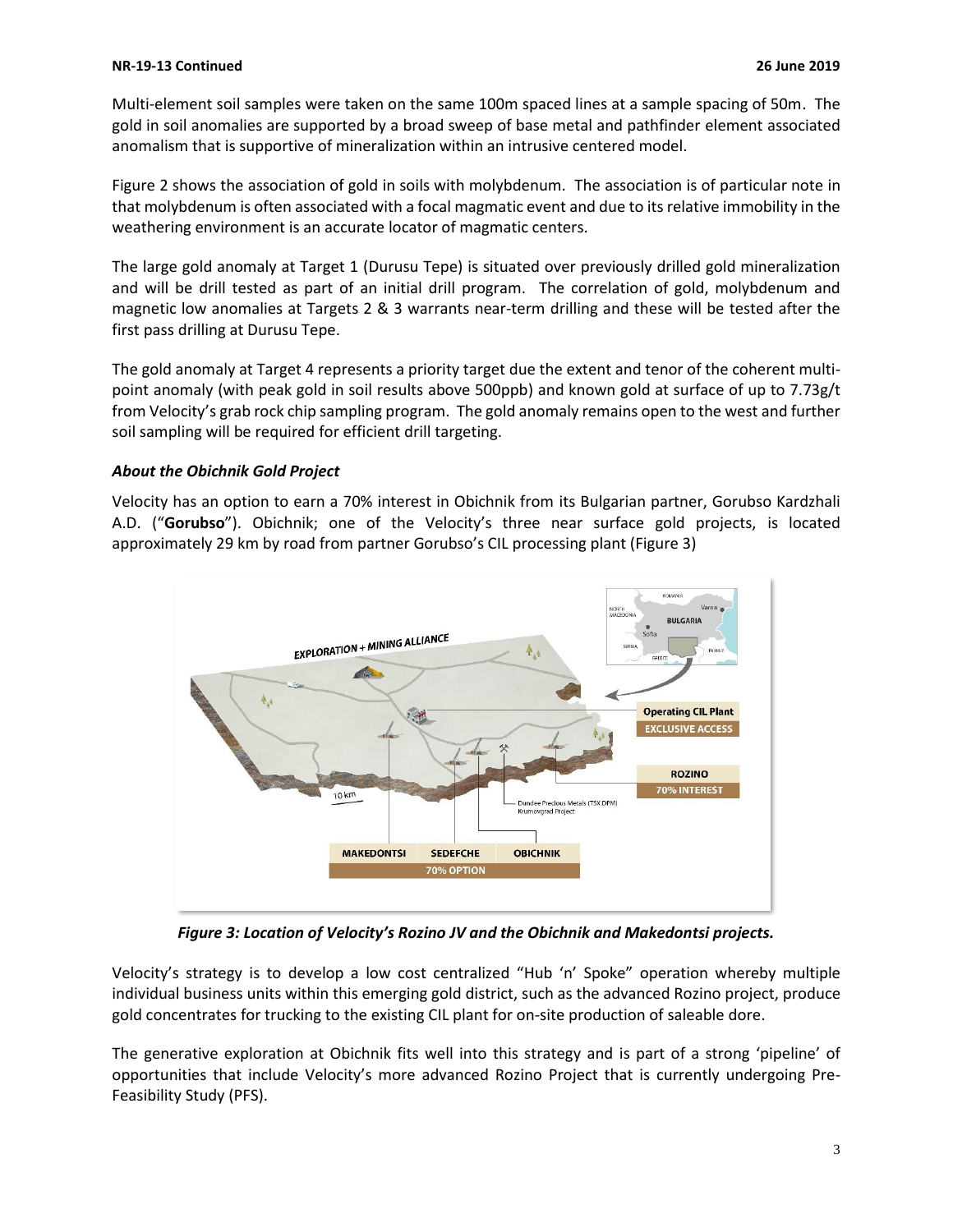#### **NR-19-13 Continued 26 June 2019**

Obichnik has a geological resource registered on the Bulgarian State balance, which is open for expansion and requires systematic exploration to investigate its full potential and Velocity plan to deliver a mineral resource estimate prepared under NI 43-101 in order to earn a 70% interest in the property. The resource which is registered with the Ministry of Energy in Bulgaria (Table 1) is based on historical exploration, including approximately 32 drill holes (4,800m) and 137 trenches completed by Geoengineering Ltd. and Gorubso.

| <b>Cut-off Grade</b><br>$(g/t \text{ gold})$ | <b>Tonnes</b><br>(Mt) | <b>Gold Grade</b><br>$(g/t$ gold) | <b>Contained Gold</b><br>(ounces gold) | <b>Bulgarian</b><br>Resource<br>Category |
|----------------------------------------------|-----------------------|-----------------------------------|----------------------------------------|------------------------------------------|
| 0.5                                          | 552,559               | 1.88                              | 36,712                                 | $C1 + C2$                                |
| 0.5                                          | 1,693,553             | 1.17                              | 69,925                                 | C3                                       |

*Table 1: Historical Resources for Obichnik<sup>1</sup> , calculated by Gorubso using the Bulgarian classification system. Please review cautionary language below with respect to Historical Resources.*

Note 1. Historical resources at Obichnik were calculated by Gorubso using the Bulgarian classification scheme, based on manual polygonal methods of resource classification. Resources were submitted to and accepted by the Bulgarian government, Dragiev H, 2010 "Momchilgrad Prospecting License, Geological Report at the Momchil deposit, Obichnik, Rudarka and Plovka sites, with Resource and Reserve Recalculations of 'Au-Ag Ores' as of 01.10.2009" and geological resources are registered with Certificated#4 from 28.01.2010 issued by the Ministry of Environment and Waters. Additional work will be required in order to verify historical resources and any potential additional resources and to complete a mineral resource estimate consistent with NI-43-101 standards of disclosure.

The Company cautions that it is not treating the historical resources as current mineral resources and/or mineral reserves. Historical resources are not consistent with the standards of disclosure defined by NI 43-101 and may not necessarily be consistent with CIM best practice with respect to reporting mineral resources and reserves. The historical resources are included because they are considered relevant by the Company as they confirm the presence of significant gold mineralization on the property which has not been fully delineated. The inclusion of historical resource estimations provides information as to the potential size and nature of the immediate exploration targets within the Obichnik Property.

### *Discovery History at Obichnik*

The State company completed initial geological mapping and soil geochemistry between 1970 and 1971. Subsequently, Geoengineering Ltd. (1977 – 1994) completed the bulk of the historical work, including geological mapping, soil geochemistry, 133 trenches (13.3 km), and 24 diamond drill holes for 3,791m. Most recently, between 2003 and 2010, Gorubso completed geological mapping, 3 trenches (294 m), 8 vertical diamond drill holes for 1,017m, and a Historical Resource estimation which was registered with the Bulgarian State.

### *Quality Assurance and Quality Control*

The work program at Obichnik was designed and is supervised by Stuart A. Mills, CGeol, the Company's Vice-President Exploration, who is responsible for all aspects of the work, including the quality control/quality assurance program. On-site personnel at the project rigorously collect and track samples which are then security sealed and shipped to ALS Global laboratory in Romania. A total of 595 sieved samples (>1kg -1mm) were collected for shipment together with 10% blank samples and 10% field duplicates for low temperature drying and sieving to 180µ, before taking a 25g split that was sent to ALS laboratories in Ireland for Aqua Regia digest and ICP-MS finish to determine gold plus 39 multi-elements.

The Ground Magnetic survey was carried out by geophysical consultants using high resolution Proton Magnetometers, with the results checked by a third-party independent geophysicist for quality control. Raw data was processed and corrected for diurnal variations and the results interpreted by 2 independent groups of geophysicists under the direction of Velocity staff.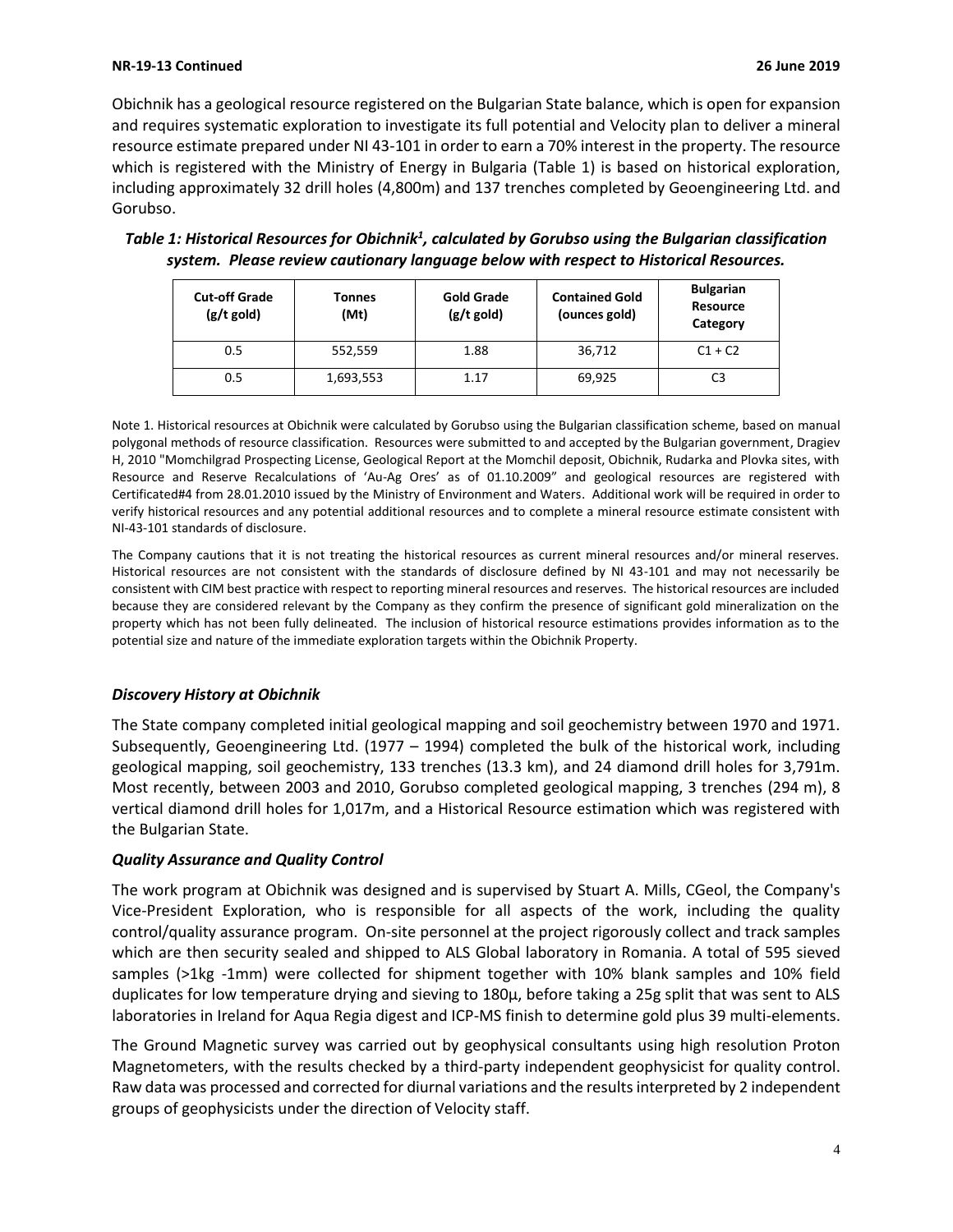#### **NR-19-13 Continued 26 June 2019**

#### *Qualified Person*

The technical content of this release has been approved for disclosure by Stuart A. Mills, BSc, MSc, CGeol, a Qualified Person as defined by NI 43-101 and the Company's Vice President Exploration. Mr. Mills is not independent of the Company.

#### *About Velocity Minerals Ltd.*

Velocity is a gold exploration and development company focused on Bulgaria. The Company envisions staged open pit mining of satellite deposits and processing in a central, currently operating carbon-inleach plant. The Company's management and board includes mining industry professionals with combined experience spanning Europe, Asia, and the Americas as employees of major mining companies as well as founders and senior executives of junior to mid-tier public companies. The team's experience includes all aspects of mineral exploration, resource definition, feasibility, finance, mine construction and mine operation as well as a track record in managing publicly listed companies.

#### **About Bulgaria**

Bulgaria is a member of NATO (2004) and a member of the European Union (2007). The local currency (BGN) has been tied to the Euro since 1999 (1.956 BGN/EUR). The country is served by modern European infrastructure including an extensive network of paved roads. Bulgaria boasts an exceptionally low corporate tax rate of only 10%. The country's education system is excellent with good availability of experienced mining professionals in a favourable cost environment. Foreign mining companies are successfully operating in Bulgaria. The country's mining law was established in 1999 and updated in 2011. Mining royalties are low and compare favourably with more established mining countries.

On Behalf of the Board of Directors "Keith Henderson" President & CEO

For further information, please contact:

Keith Henderson Phone: +1-604-484-1233 E-mail: [info@velocityminerals.com](mailto:info@velocityminerals.com) Web: [www.velocityminerals.com](http://www.velocityminerals.com/)

Neither the TSX Venture Exchange nor its Regulation Services Provider (as that term is defined in policies of the TSX Venture Exchange) accepts responsibility for the adequacy or accuracy of this release.

CAUTIONARY STATEMENT REGARDING FORWARD-LOOKING INFORMATION:

This news release includes certain "forward-looking statements" under applicable Canadian securities legislation. Forward-looking statements include, but are not limited to, statements with respect to: future exploration and testing carried out on the Momchil property; use of funds; and the future business and operations of Velocity. Often, but not always, forward looking statements can be identified by words such as "pro forma", "plans", "expects", "may", "should", "budget", "scheduled", "estimates", "forecasts", "intends", "anticipates", "believes", "potential" or variations of such words including negative variations thereof, and phrases that refer to certain actions, events or results that may, could, would, might or will occur or be taken or achieved. Forward looking information involves known and unknown risks, uncertainties and other factors which may cause the actual results, performance or achievements of the Company to differ materially from any future results, performance or achievements expressed or implied by the forward-looking information. Such risks and other factors include, among others, operating and